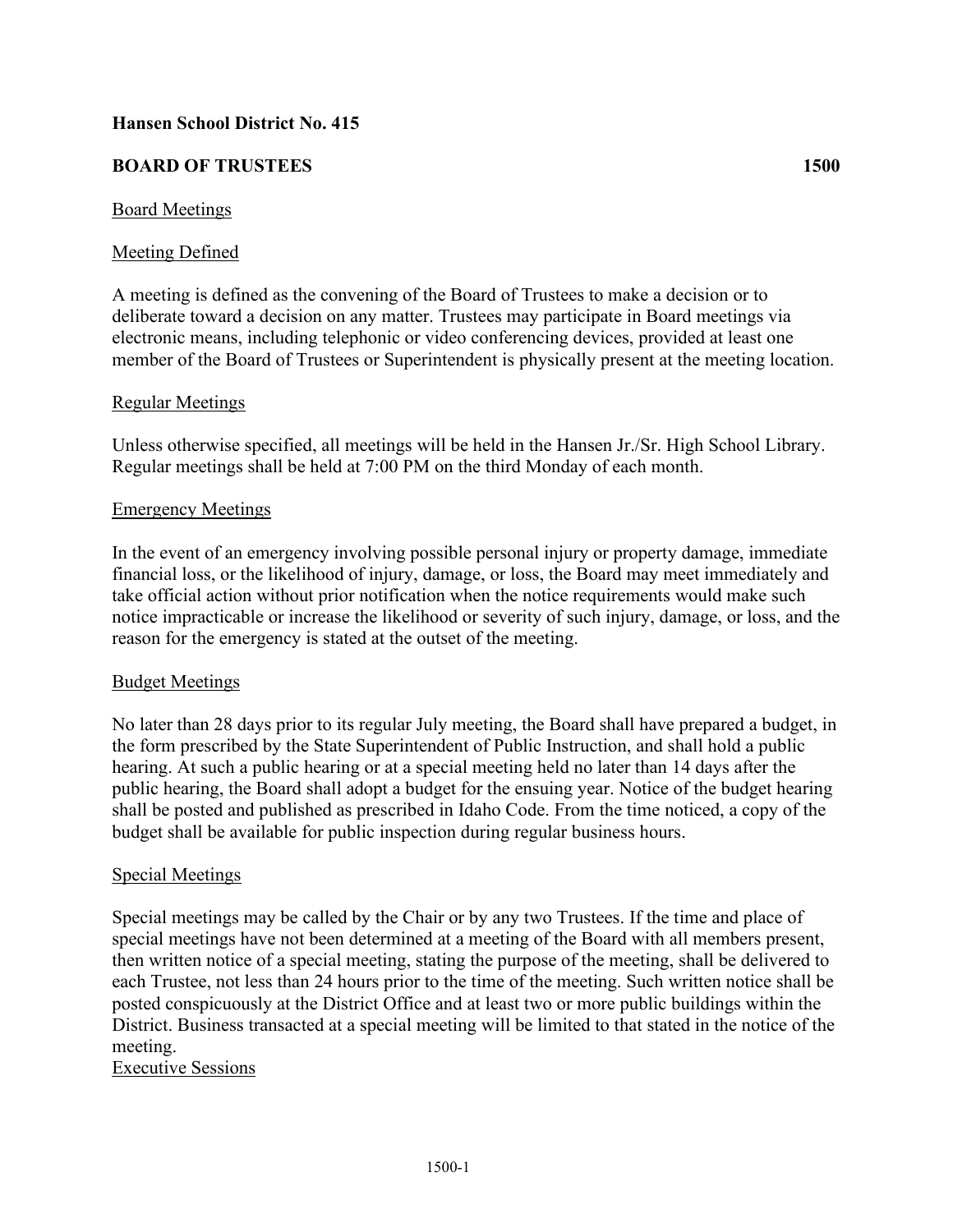Pursuant to Idaho Code, upon a 2/3 roll call vote recorded in the minutes of the meeting, the Board may hold an executive session after the Board Chair has expressly identified the specific legal authorization for holding an executive session and provided sufficient detail to identify the general purpose and topic of the executive session. However, the information provided shall not compromise the purpose of going into an executive session. Only in the event that Board vacancies, and not absences, prevent a 2/3 majority from being present, a simple majority vote to enter executive session may be called.

An executive session may be held for, and only for, the following purposes:

- 1. To consider hiring a public officer, employee, staff member, or individual agent wherein the respective qualities of individuals are to be evaluated in order to fill a particular vacancy or need. Please note this does not apply to filling a vacancy in an elective office or deliberations about staffing needs in general.
- 2. To consider the evaluation, dismissal, or disciplining of; or to hear complaint or charges brought against a public officer, employee, staff member or individual agent, or a student.
- 3. To acquire an interest in real property that is not owned by a public agency.
- 4. To consider records exempt from public disclosure.
- 5. To consider preliminary negotiations involving matters of trade or commerce in which the Board is in competition with other governing bodies in other states or nations.
- 6. To communicate with legal counsel and to discuss any legal ramifications and/or legal options for pending litigation or possible legal controversies not yet being litigated but imminently likely to be litigated. The presence of legal counsel at an executive session is not sufficient to satisfy this requirement.
- 7. To communicate with a representative of the District's risk management or insurance provider to discuss a pending claim or prevention of a possible claim imminently likely to be filed. The presence of a risk management or insurance provider at an executive session is not sufficient to satisfy this requirement.
- 8. To conduct deliberations regarding labor negotiations. *Note: The Board may still deliberate regarding labor negotiations and may caucus regarding negotiations in Executive Session. However, all actual negotiations between the parties, such as the exchange of offers, counteroffers, and exchange of documents, must be conducted in an open session.*

No action may be held for the purpose of taking any final action or making any final decisions except for making a determination to place a certified professional employee on probation or taking action on a student disciplinary hearing.